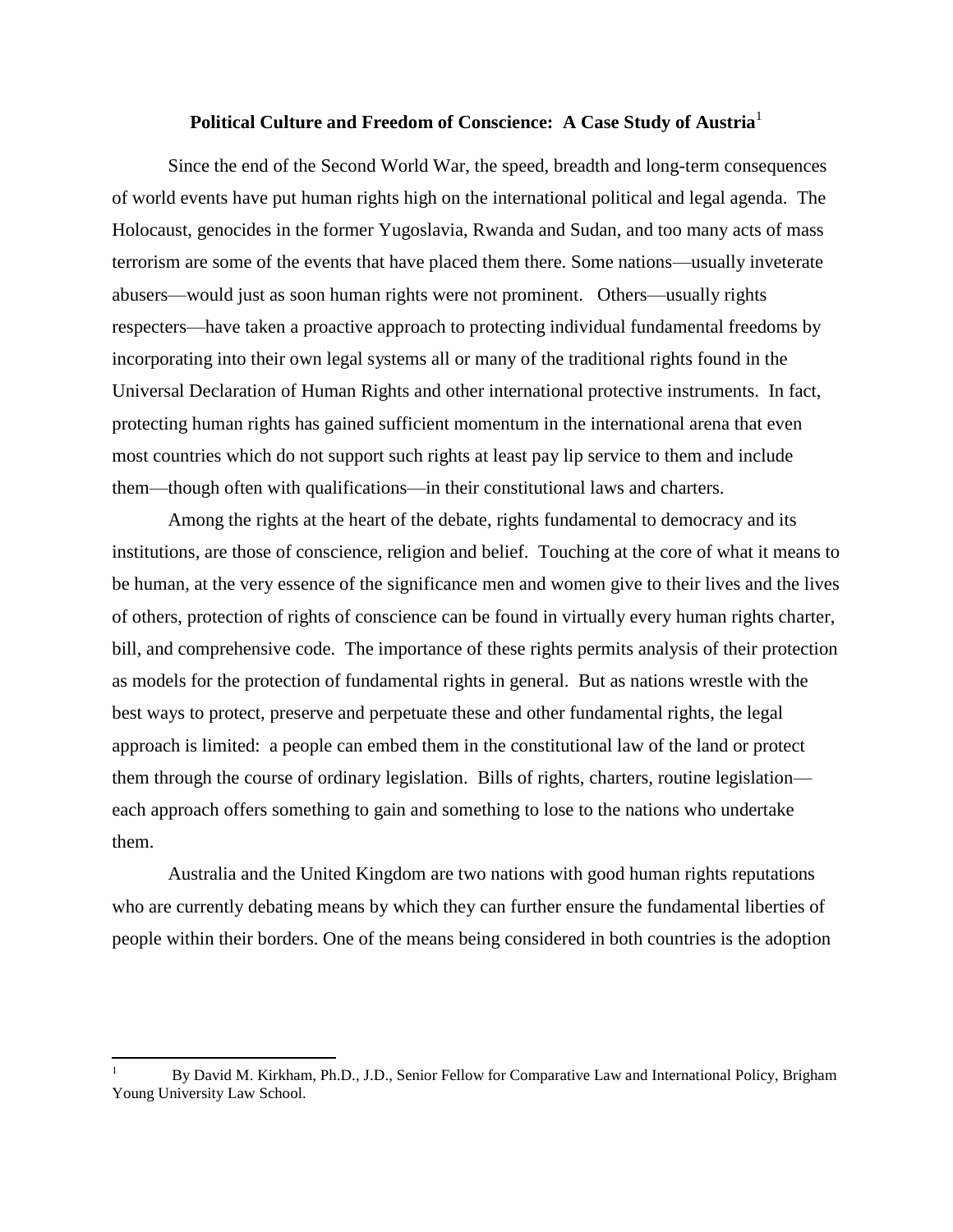of a bill of rights (in the UK's case a "new" bill of rights<sup>2</sup>). Part of the debate has centered on the optimal language and best type of instrument to be adopted.

In the case of freedom of conscience, it is generally assumed that laws having constitutional force will strengthen the hands of an independent judiciary and protect religious minorities against the possible tempting tyranny of a parliamentary majority. On the other hand, the argument for a legislative charter or its equivalent states that such a charter will prevent the opposite abuse: legislation "from the bench," as is thought by some to occur too often by judges in the United States. Regardless the language used or instrument adopted, the debate must be examined in light of the practices of sovereign violators of freedom of religion or belief, who nonetheless have constitutionally embedded, very clear provisions for religious freedom. What really accounts for the differences between those countries where freedom of conscience is respected and those where it is not? Do religious guarantees in practice depend on whether they are written in a bill as opposed to a charter or a constitutional basic law or are simply scattered throughout various legislative provisions? Henry Kissinger once reportedly said, tongue-incheek, "the illegal we do immediately. The unconstitutional takes a little longer."<sup>3</sup> Do some countries have genius draftsmen and women who simply "know the magic words" to guarantee civil liberties? The arguments can be made absurd.

The debates over specific language and types of legal instruments sometimes become so volatile as to obfuscate a more fundamental determinant of how well the free conscience of a people are protected: the political culture of a nation. This article posits that, when it comes to protections of freedom of religion or belief, political culture is as important, if not more so, than whether those protections find themselves in a charter, a bill, or whether they are somehow constitutionally embedded in a basic law. This does not mean that the words and instruments are not important. They may themselves, however, be reflections of the political culture. More important than the words or type of instrument is the perceived legitimacy conveyed to the words and documents through the drafting and enforcement processes of the country, through the perceived authority of the drafters and enforcers, and the attitudes towards the documents, words,

 $\overline{a}$ 

<sup>2</sup> Wills, Michael. "A Bill of Rights for the UK? Papers and Written Evidence, Memorandum, December 18, 2008,"<http://www.publications.parliament.uk/pa/jt200809/jtselect/jtrights/15/1506.htm#a12> (all electronic sources accessed December 11, 2009)

<sup>3</sup> Henry Kissinger, quoted in DuPre Jones, "The sayings of Secretary Henry," New York Times, October 28, 1973.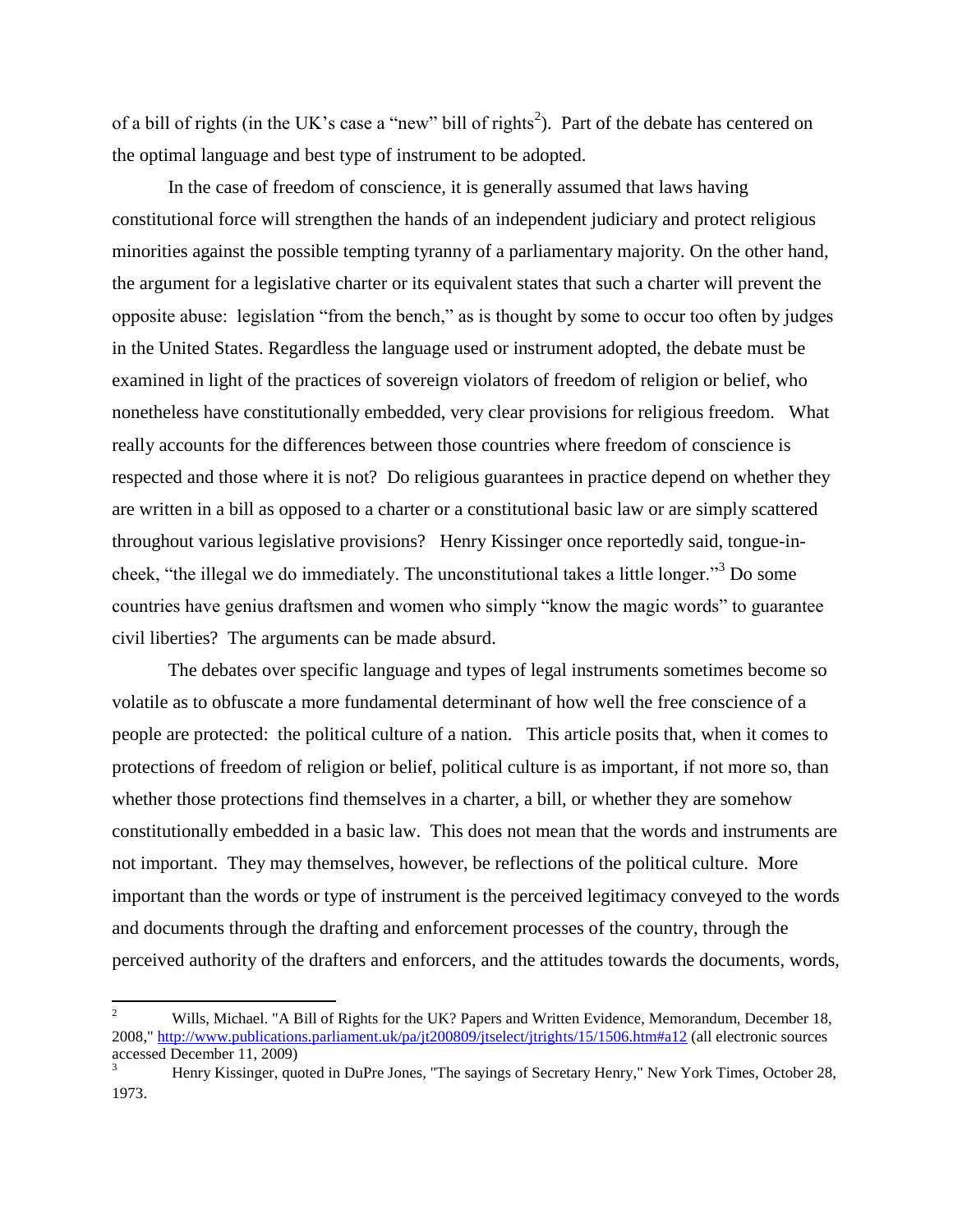processes and persons held by both the political elites and political masses. To begin to test the waters of these assertions, this chapter will look at Austria as a case study. It will ask how the nation"s underlying political culture reflects the realities of its constitutional protections for freedom of conscience and other fundamental rights and suggest that, in Austria"s case, cultural safeguards could be stronger.

# **Freedom of Religion and Illiberal Republics**

Virtually every national constitution in the world guarantees some kind of freedom of conscience and religious belief. One will find protective provisions in the constitutions of Iran, North Korea, Belarus and Tajikistan, to name only a few countries with less than liberal regimes and reputations. These provisions may differ in their wording, or they may resemble provisions in international human rights documents and the liberal constitutions of others, but the words are there, regardless. In each case they give innocent citizens grounds to think their rights are protected—rights to believe or not to believe and to pursue their beliefs on their own or with others within institutional structures. Yet of course every country, regardless of its constitutional provisions, does not really guarantee religious freedom in practice. Violations are documented near daily by such organizations as Human Rights Without Frontiers (HRWF) or Forum 18.<sup>4</sup>

Although the Iranian Constitution specifically guarantees freedom of worship only to Muslims and, as "the only recognized religious minorities," to Zoroastrian, Jewish and Christian Iranians, it nonetheless assures for everyone that "the investigation of individuals' beliefs is forbidden, and no one may be molested or taken to task simply for holding a certain belief." It also asserts that "the government of the Islamic Republic of Iran and all Muslims are duty-bound to treat non-Muslims in conformity with ethical norms and the principles of Islamic justice and equity, and to respect their human rights"—this despite numerous well-documented official Iranian persecutions of members of the Bahá"í faith. <sup>5</sup>

North Korean citizens have constitutionally guaranteed "freedom of religious beliefs." "This right," notes the North Korean Constitution, "is granted by approving the construction of

 $\overline{\phantom{a}}$ 4 See Human Rights Without Frontiers at http://www.hrwf.net/ and Forum 18 at<http://www.forum18.org/> 5 Iran. "Constitution of the Islamic Republic of Iran, Articles 13, 14 and 23, under Rights of the People," [http://www.iranonline.com/iran/iran-info/Government/constitution-3.html;](http://www.iranonline.com/iran/iran-info/Government/constitution-3.html) Iran Press Watch, <http://www.iranpresswatch.org/>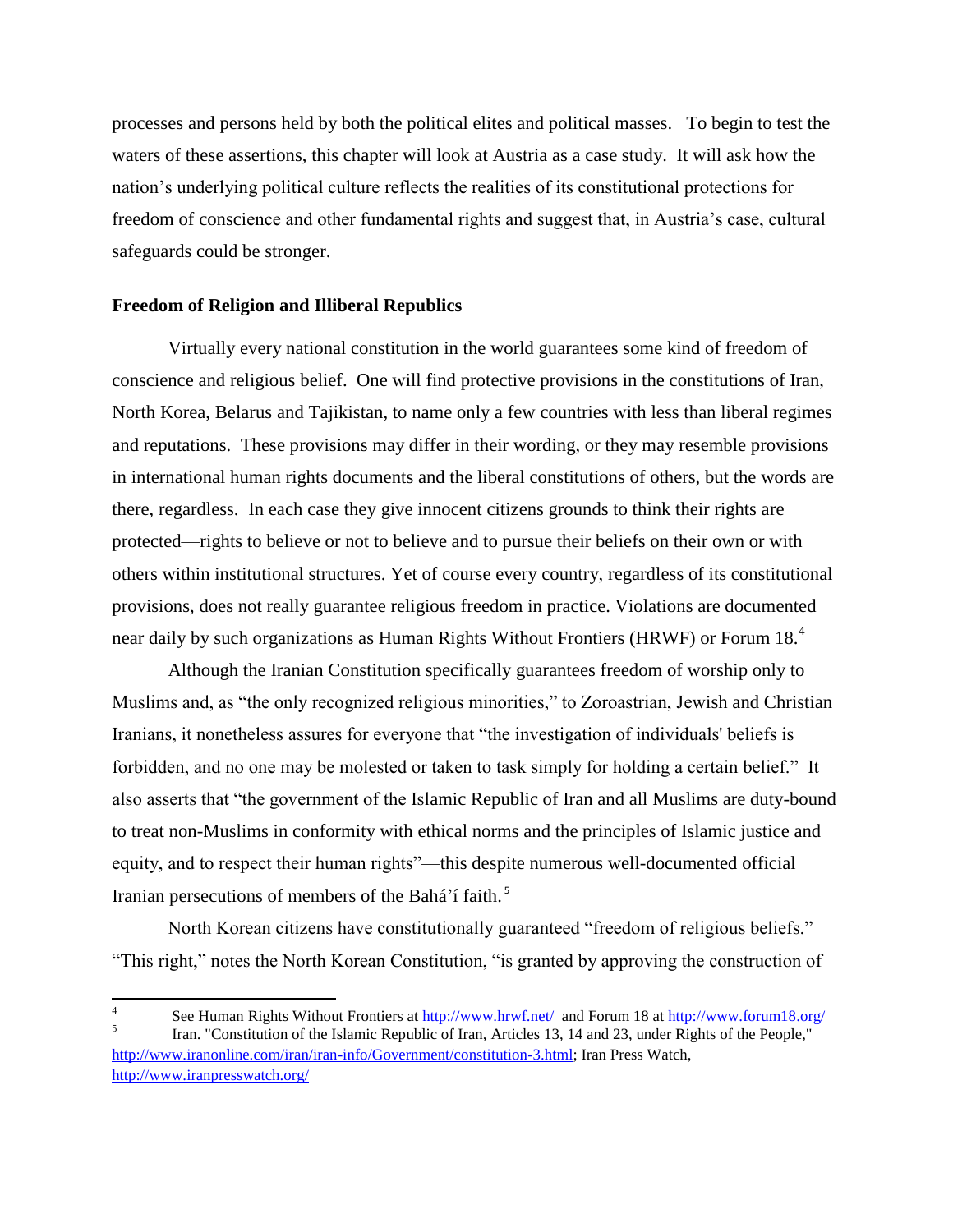religious buildings and the holding of religious ceremonies." If that seems potentially restrictive, that religious freedom is further qualified by the provision that "religion must not be used as a pretext for drawing in foreign forces or for harming the State and social order," which must presumably have been the case when, if Associated Press reports are correct, a North Korean woman was executed in June 2009 for distributing the Bible.<sup>6</sup>

In Belarus, where the government's approach to freedom of conscience issues is not so draconian, but still far from liberal, the constitution provides that "all religions and faiths shall be equal before the law" and that "the establishment of any privileges or restrictions with regard to a particular religion or faith in relation to others shall not be permitted." On the individual level, supposedly "everyone shall have the right independently to determine his attitude towards religion, to profess any religion individually or jointly with others, or to profess none at all, to express and spread beliefs connected with his attitude towards religion, and to participate in the performance of acts of worship and religious rituals and rites."<sup>7</sup> And yet HRWF and Forum 18 continue to note abuses in Belarus.

The Constitution of the likewise restrictive Tajikistan is similar. It instructively explains that "in Tajikistan, social life develops on the basis of political and ideological pluralism," and hence, "no state ideology or religion may be established." The implication of that, however, is that "religious organizations are separate from the state and may not interfere in governmental affairs." However, here too "each person has the right independently to determine her or his religious preference, to practice any religion alone or in association with others or to practice no religion, and to participate in the performance of religious cults, rituals, and ceremonies."<sup>8</sup>

It is clear that protective words regarding freedom of religion or belief in a constitution are no guarantee that this freedom will be respected in practice. Of course, careful framers will argue that words do make a difference—and they do. It can be argued that the constitutions of Belarus and Tajikistan, for example, have somewhat less obtrusive qualifications to their protection of religious rights than do the constitutions of North Korea and Iran, and that the

 $\overline{a}$ 

<sup>6</sup> North Korea. "Constitution of North Korea , Article 68, 1972," Wikisource*.* [http://en.wikisource.org/wiki/Constitution\\_of\\_North\\_Korea\\_%281972%29;](http://en.wikisource.org/wiki/Constitution_of_North_Korea_(1972)) Kwang-Tae Kim, "Activists claim Christian executed in NKorea," *Associated Press*, July 24 2009,

[http://www.breitbart.com/article.php?id=D99KNBDO0&show\\_article=1](http://www.breitbart.com/article.php?id=D99KNBDO0&show_article=1)

<sup>7</sup> Belarus, "Constitution of Belarus, Articles 16 and 31", [http://www.servat.unibe.ch/icl/bo00000\\_.html](http://www.servat.unibe.ch/icl/bo00000_.html) <sup>8</sup> Tajikistan, "Constitution of the Republic of Tajikistan, Articles 8 and 26, 1994," <http://unpan1.un.org/intradoc/groups/public/documents/untc/unpan003670.htm>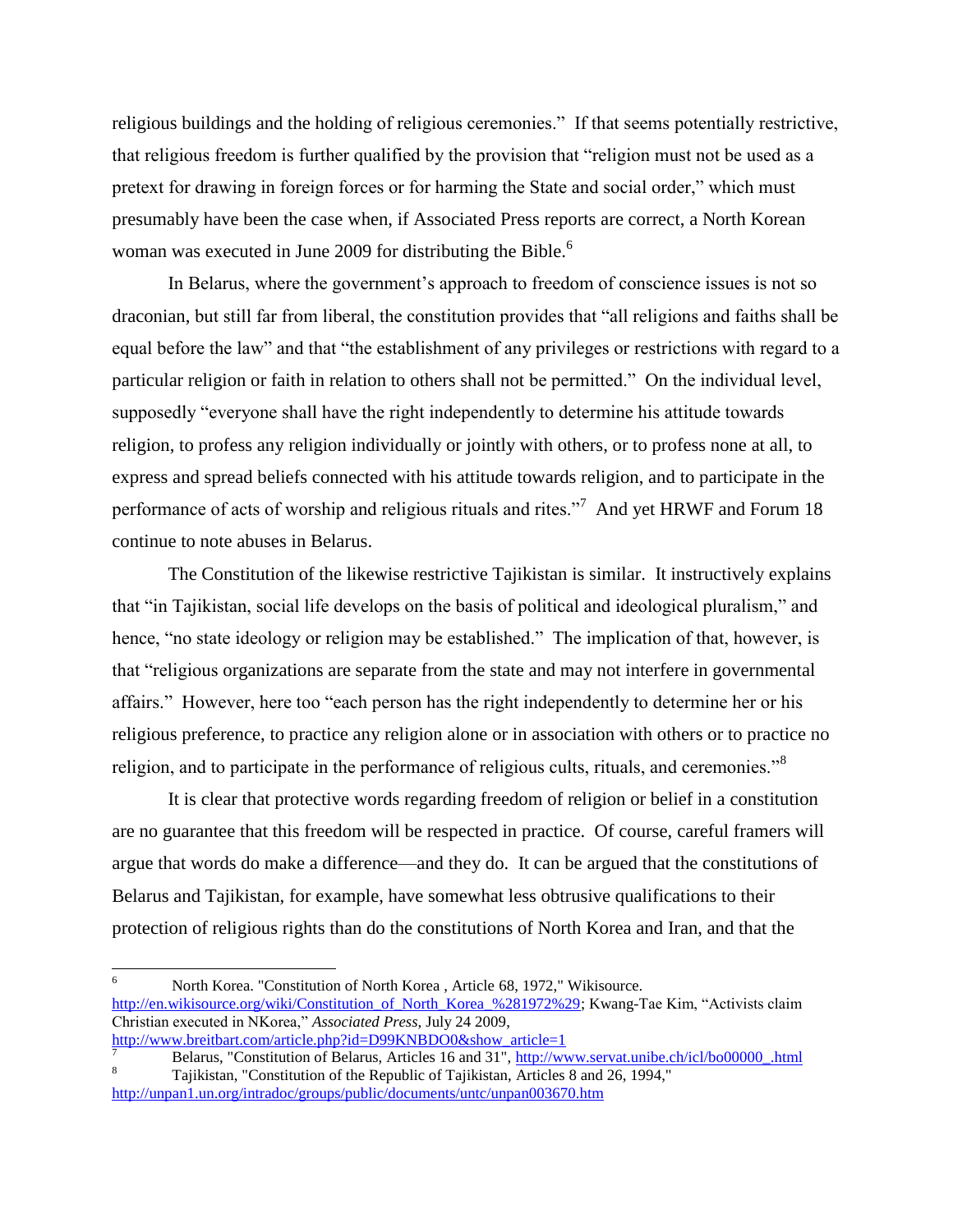abuses are slightly less egregious in the former two as well. But one finds sometimes the same protective words in the constitutional documents of abuser nations as in those of countries who do a good job at protecting freedom of belief. For example, all forty-seven members of the Council of Europe are held to the same constitutional standards for religious protection laid out in the European Convention on Human Rights and yet some of those countries do a much better job at actually protecting religious rights than others. A review of the eleven Article 9 cases dealing with freedom of religion or belief communicated to the European Court of Human Rights during May and June 2009 reveals five cases from Russia and four from Turkey.<sup>9</sup>

It is easy to recognize that some constitutions are completely ineffective in protecting freedom of religion or belief and other fundamental rights. Thus, for modern nations conducting a dialogue on the value of written constitutional provisions, especially a bill of rights, in protecting rights of conscience, it makes little sense to spend too much time analyzing the extreme cases. Australia is not Iran. The United Kingdom is not the Democratic People"s Republic of North Korea. It makes more sense for countries serious about the protection of human rights to look at nations more closely resembling themselves. A key as to why this is so lies in their political cultures.

# **Political Culture**

 $\overline{a}$ 

At least since the 1980"s political scientists have recognized political culture as a useful concept for examination. Definitions vary but find much in common. Lucian Pye states:

> Involving both the ideals and the operating norms of a political system, political culture includes subjective attitudes and sentiments as well as objective symbols and creeds that together govern political behavior and give structure and order to the political process. Nations generally have both elite and mass political

<sup>9</sup> Council of Europe, "Convention for the Protection of Human Rights and Fundamental Freedoms as amended by Protocol No. 11, 1998," at [http://conventions.coe.int/treaty/en/Treaties/Html/005.htm.](http://conventions.coe.int/treaty/en/Treaties/Html/005.htm) Article 9 reads as follows:

<sup>1.</sup> Everyone has the right to freedom of thought, conscience and religion; this right includes freedom to change his religion or belief, and freedom, either alone or in community with others and in public or private, to manifest his religion or belief, in worship, teaching, practice and observance.

<sup>2.</sup> Freedom to manifest one's religion or beliefs shall be subject only to such limitations as are prescribed by law and are necessary in a democratic society in the interests of public safety, for the protection of public order, health or morals, or the protection of the rights and freedoms of others.

Find communicated cases at http://cmiskp.echr.coe.int/tkp197/search.asp?skin=hudoc-cc-en.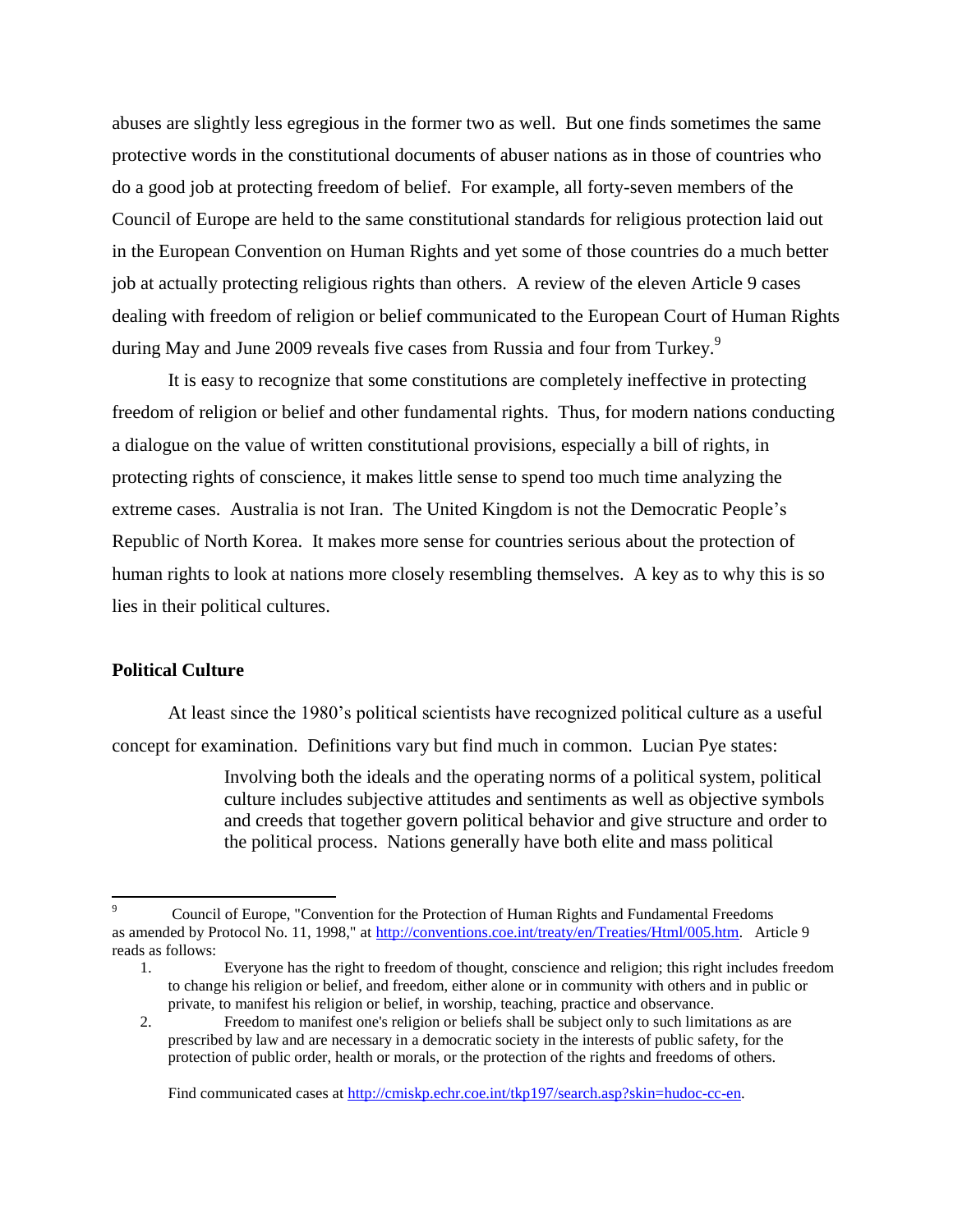cultures, along with further subcultures that are rooted in regional, occupational, class, ethnic, and other differences.<sup>10</sup>

Almond and Verba originally described political culture as societally shared:

cognitions, perceptions, evaluations, attitudes and behavioral predispositions that permit the members of that polity to order and interpret political institutions and processes and their own relationships with such institutions and processes.<sup>11</sup>

A Canadian definition states that political culture is:

1. The sum of attitudes, beliefs, and expectations that constitute particular orientations toward society in general and politics in particular [or] 2. The specifically political orientations—attitudes towards the political system and its various parts, and attitudes toward the role of the self in the system.<sup>12</sup>

In other words, in each of these definitions political culture transcends law to the extent that law emanates from the polity and society. Legal institutions will generally reflect the attitudes, beliefs and expectations of the polity. This is clearly so in a democracy, but when a citizenry accepts passively the will of authoritarian leaders or even actively the pronouncements of theocratic rulers in which it had no say, that too is a reflection of political culture.

When it comes to freedom of religion or belief and other fundamental freedoms, when the political culture reinforces their preservation, these freedoms tend to take root and are sustainable over long periods of time. The actual words used to preserve those freedoms are not so important if it is widely and insistently understood that such is their intent. On the other hand, where the words seem just right from the standpoint of draftsmanship, but widespread cultural agreement as to the meaning and importance of those words is lacking, fundamental freedoms are less likely to be maintained.

Post-Second World War Austria presents a recent example of a country in which the language of fundamental rights became part of its legal and political institutions before that language reflected some of the realities of the political life of the nation. Austria is a useful case

 $10<sup>10</sup>$ <sup>10</sup> Lucian W. Pye, "Political Culture," *The Oxford Companion to Politics of the World (*New York: Oxford University Press, 1993), 712. For Australia, see the discussion at Bede Harris, *A New Constitution for Australia,* Chapter 2.

<sup>11</sup> Craig, Ann L. and Wayne A. Cornelius, "Political Culture in Mexico: Continuities and Revisionist Interpretations," in *The Civic Culture Revisited,* eds. Gabriel A. Almond and Sydney Verba, (Newbury Park, CA: Sage Publications, 1989), 340.

<sup>12</sup> "Canadian Political Culture: The Problem of Americanization" Definitions at <http://www.markville.ss.yrdsb.edu.on.ca/politics/exemplars/meg2.html>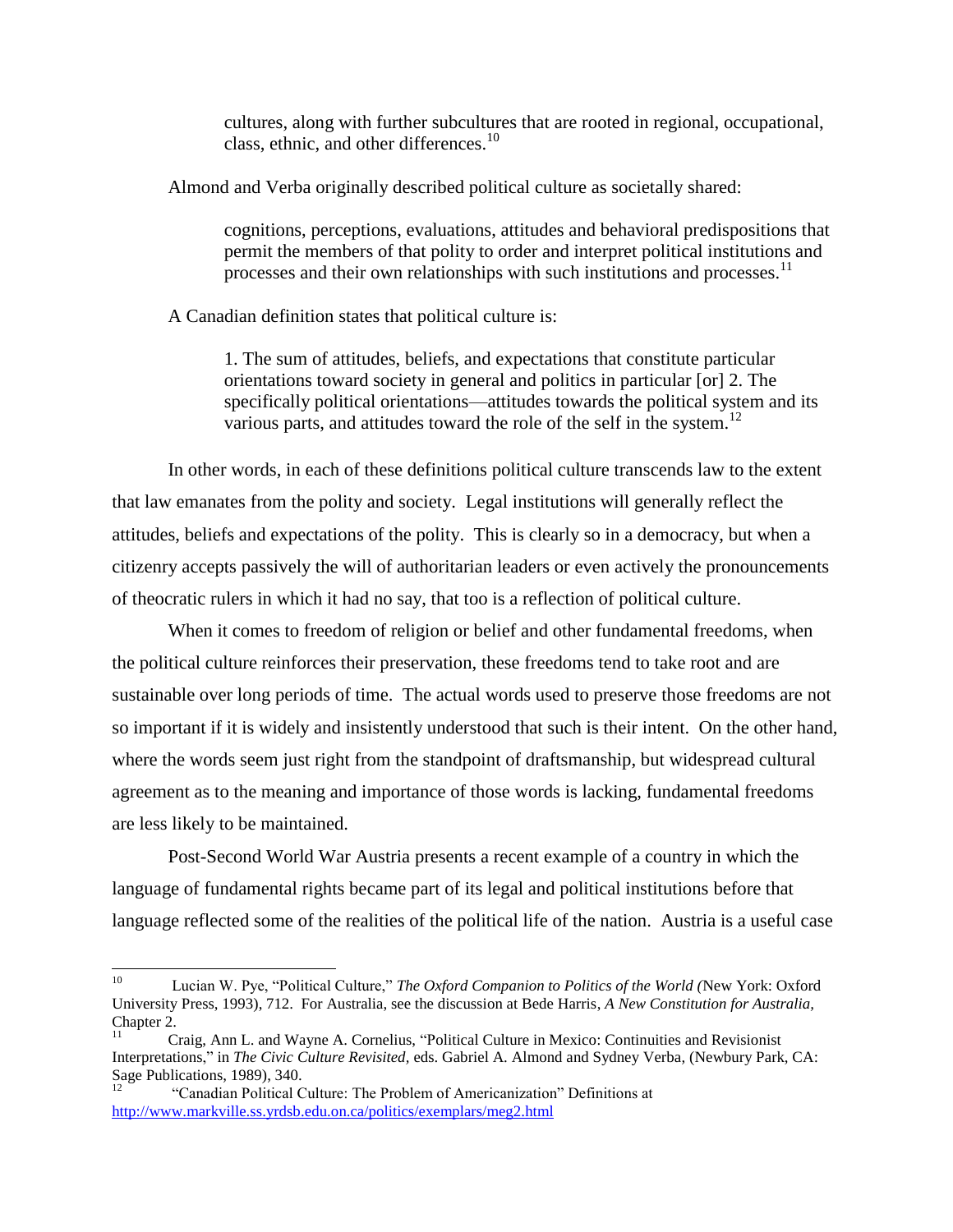study because the apparent level of its commitment to fundamental rights as reflected by its postwar political controversies was far from apparent at a time when most of Austria"s western contemporaries had made significant steps in adopting the realities of democratic governments and it was presumed that Austria had as well. Many observers were surprised when controversies broke out in the mid-1980s with the election to the presidency of Kurt Waldheim, and again in 1999 when the right wing Freedom Party, deemed extremist by many observers, came to power in coalition under the leadership of Jörg Haider. Waldheim was a former National Socialist Wehrmacht officer whose service during the war has been subjected to serious criticism; the recently deceased Haider was the son of National Socialists. His statements seemed at times to defend Nazi policies and practices. The elevation to power of Waldheim and Haider called into question for some whether Austria would in fact protect the individual rights guaranteed in its basic law.

### **Austria: a Bit of Post-War History**

Though democratic principles are acknowledged to have existed in societies ranging from Iroquois Amerindians to African ethnic communities, few would argue that their conceptional development has been largely Western European and American. Western Europe has seemed to be largely immune from the phenomenon dubbed by Fareed Zakaria as the post-Cold War rise of the illiberal democracies, i.e., governments democratically elected but nonetheless oppressive to a considerable segment of their population.<sup>13</sup>

The European Union has embraced democracy as a guiding principle and as a condition for membership. Although it almost went without saying that its founding members were established democracies, each potential new member, especially those clamoring for entry from the former soviet bloc, has been screened and scrutinized for its commitment to the rule of law, protection of human rights, and other "European" and democratic values.<sup>14</sup>

Nestled in the heart of Europe, Austria is a highly developed, functioning democracy with a market economy. Its citizens on the whole enjoy a high standard of living. It is known

<sup>13</sup> <sup>13</sup> Fareed Zakaria, "The Rise of Illiberal Democracy." *Foreign Affairs, vol. 76, no. 6 (Nov.-Dec., 1997) 22-43.* <sup>14</sup> Heather Grabbe, "European Union Conditionality and the "Acquis Communautaire," *International* 

*Political Science Review: Enlarging the European Union: Challenges to and from Central and Eastern Europe* 23 (July 20020), : 249-268. See also, Skuhra, Anselm. 2005, *The Eastern Enlargement of the European Union: Efforts and Obstacles on the Way to Membership,* Studienverlag Ges.m.b.H., Innsbruck.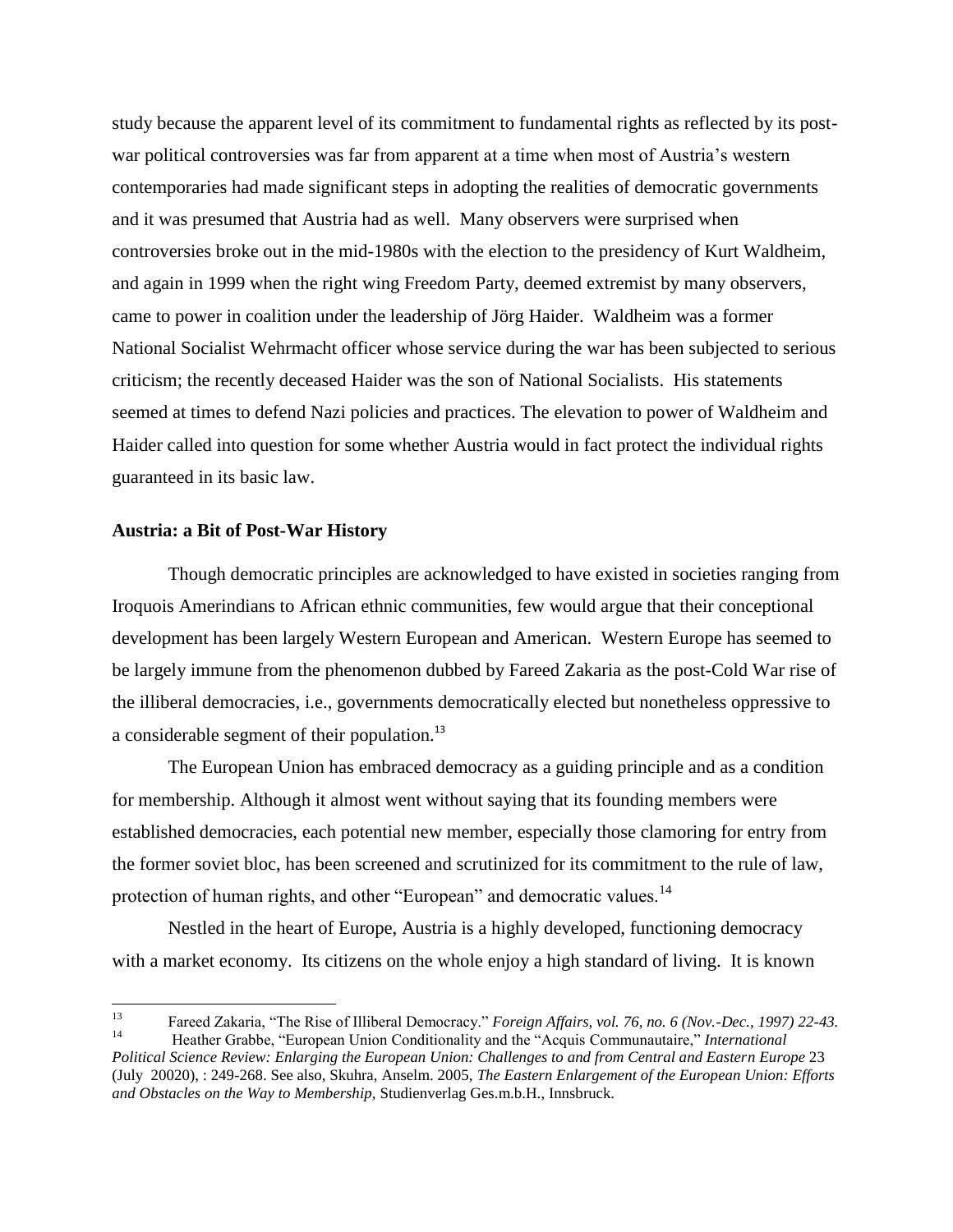for cleanliness, quaintness, natural beauty, winter sports and other tourist magnets. As a member of the European Union since 1995, it has only rarely drawn attention to itself in the international media in any but positive ways.

Since the end of World War II, however, two events, both surrounding controversial political figures, have given rise in some circles to questions regarding Austria"s political culture and its commitment to liberal constitutional values. The first was the election to the Austrian Presidency in 1986 of former UN General Secretary Kurt Waldheim. Facts unknown to most during his tenure at the United Nations, Waldheim had served as a Wehrmacht intelligence officer during the war in Yugoslavia at a location where it was later proven that war crimes had been committed while he was there. These facts came out following his election, with allegations that he at least knew and lied about the commission of these crimes, if he was not more directly complicit in them. He denied wrongdoing and many reputable Austrians came to his defense. In protecting Waldheim, however, it has been suggested that Austrians were in fact at least deceiving themselves about their own responsibilities for their past experiment with National Socialism.

Austria"s political neutrality following the war became a fundamental component of its political culture. Its courtship by both sides in the Cold War allowed Austrians to move forward after the war without ever accounting for their own contribution to Nazi atrocities—something the division of Germany never allowed the Germans:

> In distinguishing Austria from Germany, neutrality… helped foster Austria"s amnesia vis-à-vis its role in the Third Reich. Accepting history"s verdict as Nazi Germany's first victim, Austrians could blame the Holocaust's horrors on the "evil" Germans and avoid the painful process of coming to terms with their own complicitous past. Paradoxically, it was the international controversy surrounding the election of Kurt Waldheim to the Austrian Presidency in 1986 that for the first time led to broad-based debates in Austria about the country"s role under National Socialism<sup>15</sup>

According to historian Gordon Brook-Shepherd, the Waldheim affair forced Austria

to shed some carefully nurtured delusions and illusions. The Austrians, like Waldheim, had got used to thinking of themselves purely as victims of Nazism, with no regard for the part they had played in its regime of evil, the Holocaust

 $15$ <sup>15</sup> Andrei S. Markovits, "Austria," *The Oxford Companion to Politics of the World,* New York: Oxford University Press, 1993, 60.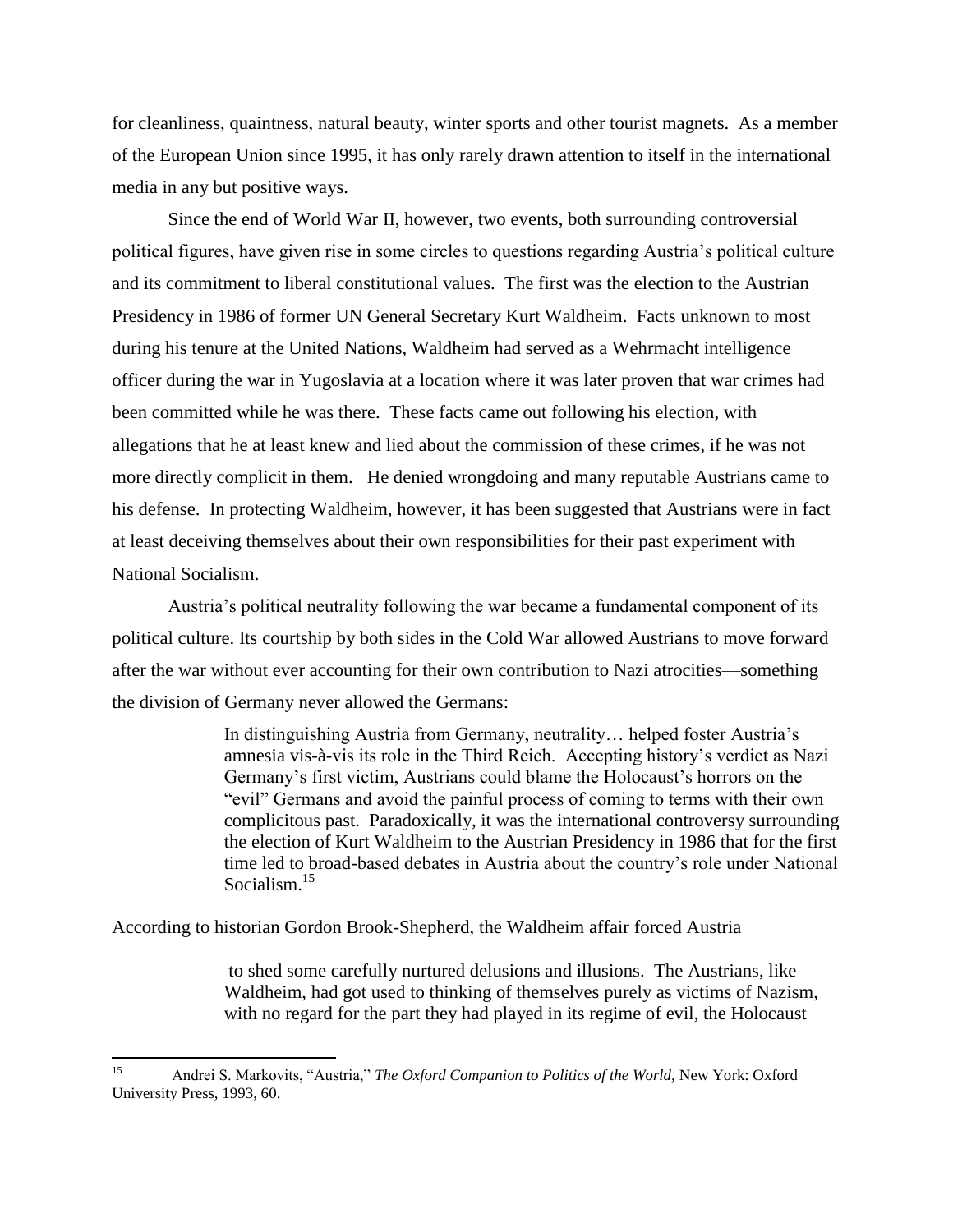included. Both felt that Hitler"s war was safely behind them, shut away in unvisited archives, yellowed newspaper files, and even behind the locked doors of their own memories. Both believed that the outside world felt respect and even affection for them, and it must be said that the outside world had given them every reason for that belief. For four decades after achieving independence, Austria had again become, to most foreign eyes, the sweet land of *The Sound of Music*; of Strauss and Mozart; of Danube steamers and alpine ski-runs.<sup>16</sup>

Austria had made some limited restitution to the victims of the Nazi regime at the end of the war, but in light of Austrians quickly taking up the status of Nazi victimhood, this restitution did not go far materially for those who suffered, or more importantly, it did not go far psychologically in transforming the political culture to one firmly planted on liberal values. According to US Department of State reports, many observers were disturbed over time by

> the continuation of the view that prevailed since 1943 that Austria was the "first free country to fall a victim" to Nazi aggression. This "first victim" view was in fact fostered by the Allied Powers themselves in the Moscow Declaration of 1943, in which the Allies declared as null and void the Anschluss and called for the restoration of the country's independence. The Allied Powers did not ignore Austria's responsibility for the war, but nothing was said explicitly about Austria's responsibility for Nazi crimes on its territory.<sup>17</sup>

Although the embarrassment caused by the Waldheim affair was the beginning of much public and private introspection among Austrians as to their national identity, it was not sufficient to quell the even greater controversy that would arise in 1999 with the coming to power of the Austrian Freedom Party in the country"s ruling coalition.

# **Beyond the Rhetoric – The Rise of Austria's Freedom Party**

Austria"s entrance into the EU in 1995 was largely uncontroversial. Austria was viewed as a liberal democracy which, at the time of its entry, was governed by a coalition of moderately left-wing Social Democrats (SPÖ) and the moderately conservative People"s Party (ÖVP). The

 $16\,$ <sup>16</sup> Gordon Brook-Shepherd, *The Austrians: A Thousand-Year Odyssey* (New York: Carroll & Graff, 1996), 439. (Shepherd's discussion of Waldheim incident found on pp. 429-440.) Says Shepherd,

That outside vision had now been shattered, at least temporarily, and the Austrians themselves had been brought up once more against the challenge which had always threatened their sense of identity—the German complication in race, in allegiance and in ideology. They finally emerged from the Waldheim years not so much transformed as strengthened in some of their less admirable qualities. They tended to be more anti-Semitic than ever and—ironically for a people who flourished on tourism—more enclosed.

<sup>&</sup>lt;sup>17</sup> U.S. Department of State, "Background Note: Austria, 2009"<http://www.state.gov/r/pa/ei/bgn/3165.htm>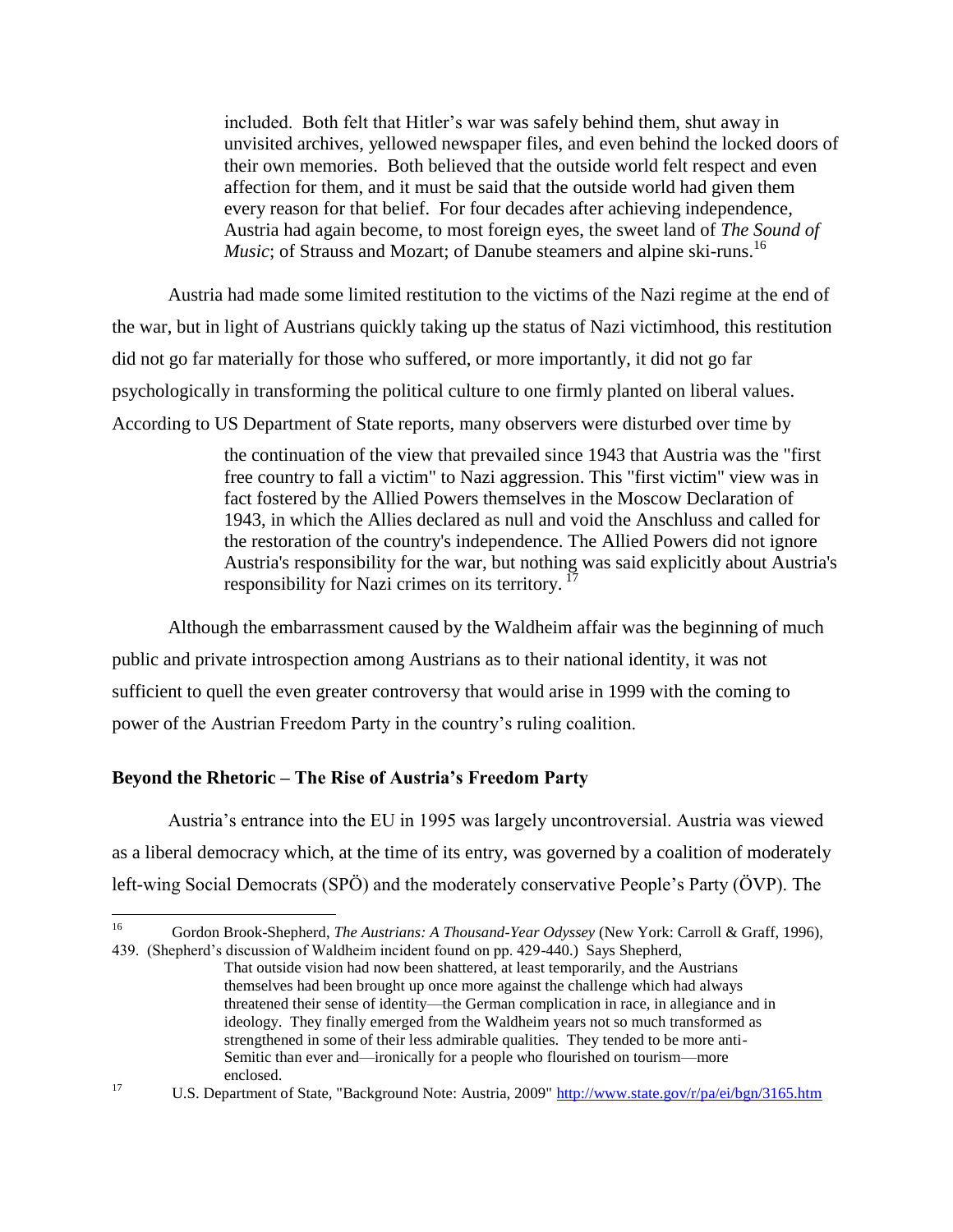profile of its government was not therefore remarkably different than that of other EU members. The Austrian Freedom Party (FPÖ) did exist and, in fact, had joined in an earlier partnership with the Social Democrats, but in 1995 its representation in Parliament was limited to forty-one members (about 21 per cent) and it was deemed marginalized. The EU clearly did not feel threatened by the existence of a right-wing party in Austria. No added conditions were placed on the new member, no warnings issued, no outcries raised, no fears expressed of a potential upsetting of the EU apple cart by the FPÖ. Indeed, had the thought even occurred, most, if not all EU members had their own extreme right-wing parties to contend with and the scent of hypocrisy would simply have been too strong to restrict Austria"s membership on that basis.

Five years later, when the SPÖ and the ÖVP failed to establish their traditional coalition, the rumblings began. EU members menaced younger partner Austria that an ÖVP/FPÖ coalition would bring down the Union's wrath. Indeed the country's subsequent inclusion of the FPÖ in its government was criticized as a threat to human rights, security and democratic institutions. In the midst of initial protests and concern voiced in the international community, the loudest and most potentially damaging voice came from EU nations, who promptly cut off bilateral contacts with the new government and proceeded on a campaign of embarrassing snubs and boycotts of official Austrian persons and programs.

Concerns centered primarily on Haider, governor of the Austrian province of Carinthia and the Freedom Party"s strong man and de facto leader. Haider"s comments on a number of occasions had been interpreted as sympathetic to the national socialist policies of Adolf Hitler and, given Austria"s historical links with the Third Reich, as a threat to Austrian and European democracy. The main contention was that the FPÖ's fiercely anti-immigration platform reflected the kind of ethnocentrism at the heart of Hitler"s National Socialism which history showed to have relatively quickly spun out of control.

#### **Jörg Haider and Freedom Party Politics: Serious Threat or Mere Opportunism?**

Despite all the rhetoric against Jörg Haider in 1999, there were many seeming responsible persons outside of Europe, even on the political left, who doubted that Haider was a full-blown neo-Nazi. He made no attempt to hide his Third Reich connections, however. He was born in 1950 to parents with National Socialist ties. His father, a member of the Hitler Youth and the Nazi storm troopers, included among his cohorts, Adolf Eichmann. His mother belonged to the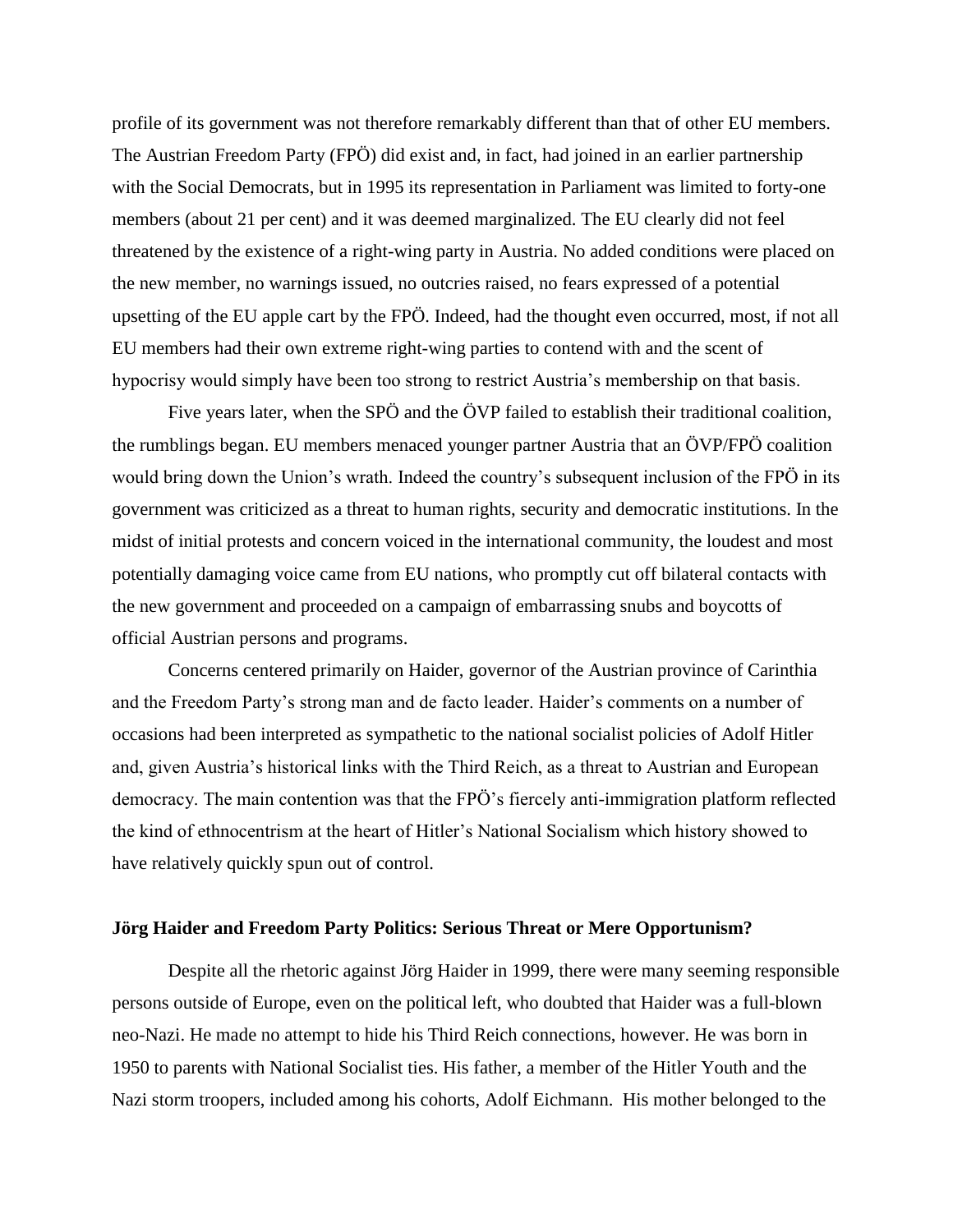Nazi Party"s League of German Girls. Jörg studied law in Vienna and became active in Freedom-Party politics in his early twenties. He served in Parliament from 1979-1983 and again beginning in March 1992, and also as Governor of the Austrian state of Carinthia from 1989-91 and from 1999-2008. In 1986 he became Freedom Party leader, only to resign after formation of the ÖVP-FPÖ coalition in March  $2000$ <sup>18</sup>

Although under Haider the FPÖ saw remarkable growth and electoral success, he was nevertheless a grand contributor to the Freedom Party"s troubled and troubling history. He outraged the international community with his provocative comments and challenges. "Our soldiers were not criminals; at most they were victims," he declared in October 1990 to an audience that likely included former members of the Waffen SS. "In the Third Reich they had an "orderly" employment policy," he stated on another occasion. Still on other occasions he referred to concentration camps as "punishment camps" or said to groups which included ex-SS members that "there are still decent people of good character who also stick to their convictions, despite the greatest opposition, and have remained true to their convictions until today" and that "the Waffen SS was a part of the Wehrmacht and hence it deserves all the honor and respect of the army in public life."<sup>19</sup>

For his part, however, Haider provided convenient if not plausible explanations for each of the few comments on which the media focused its attention: he didn"t know his audience included former SS members when he praised Second World War veterans; his reference to Nazi concentration camps as "punishment" camps is not unusual in Germany and is subject to various interpretations in the German language, and his brief but positive reference to Third Reich labor policies, which he regretted having made, was part of an awkward attempt to criticize the disorganization of current Austrian labor politics.<sup>20</sup>

Haider's apologies and explanations went little distance in satisfying his critics, however, and the question remained of the nature of the FPÖ threat and the commitment of a substantial number of Austrians to the less then liberal human rights values the party proclaimed. As with most opposition parties, once in power the FPÖ began to adapt to the practical necessities of rule. Haider himself formally stepped down from party leadership, but continued to pull the strings

<sup>18</sup> <sup>18</sup> Max Riedlsperger, "Heil Haider! The Resurgence of the Austrian Freedom Party since 1986," *Politics and Society in Germany, Austria and Switzerland* 4 (Summer, 1992), 18-47, available online at <http://cla.calpoly.edu/~mriedlsp/Publications/gsa91.html> .

<sup>&</sup>lt;sup>19</sup> Riedlsperger, "Heil Haider!"

Riedlsperger, "Heil Haider!"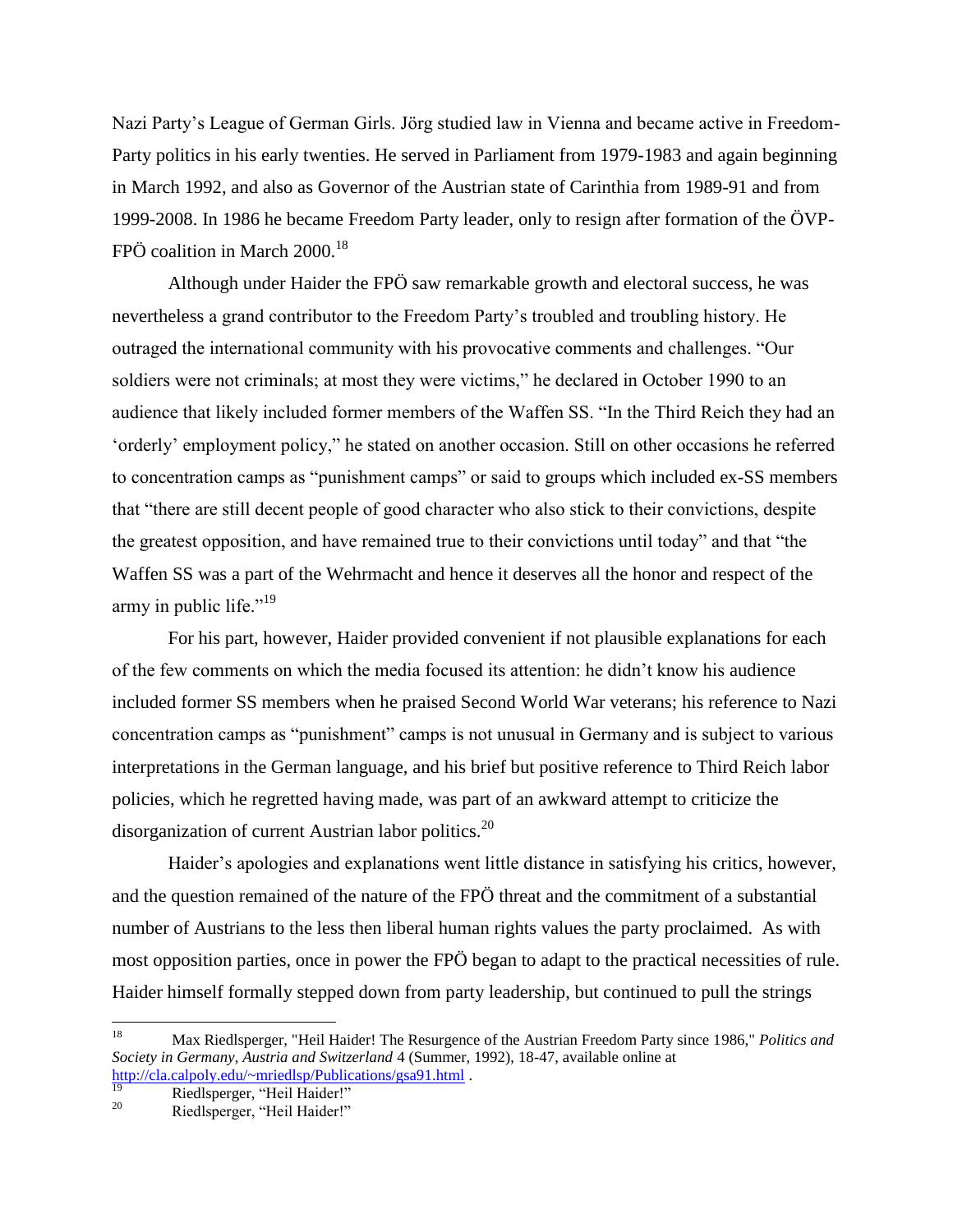from behind the scenes until he left the FPÖ in 2003 to form a new right-wing opposition party (the BPÖ) with similar platforms. By 2005 the traditional ÖVP-SPÖ was back in power. Haider's influence remained significant until his death in an auto accident in 2008, however.

Haider and the FPÖ without a doubt reflected an important aspect of Austrian political culture at the turn of the century. The FPÖ and the BPÖ are still important and their platform remains one of anti-immigration. Though the "extremist" parties have never been in a majority by themselves, the failure of Austrians to wrestle with National Socialism until *after* the Cold War has allowed for Austria to slide into the  $21<sup>st</sup>$  century never having entirely reconciled the contradictory aspects of its political culture. It is worth examining here whether the Austrian constitutional structure has the stuff to ward off an extremist threat.

### **Safeguards for Democracy and Human Rights: The Austrian Constitution**.

Constitutionally and institutionally Austria is as much a democratic republic as any of its European neighbors. Its form of government is a federal parliamentary republic. Elections are periodic, free, multi-party and deemed fair by human rights organizations. Governmental institutions are replete with checks and balances. The Austrian Constitution is based on the principles of a republican, democratic and federal state, the principle of the rule of law, and the principle of the separation of legislative and executive powers and the separation of jurisdiction and administration. $21$ 

In word, if not deed, protective provisions within the Austrian system are longstanding. Although the present republican constitution originated in 1920 in the aftermath of the First World War and the dissolution of the Austro-Hungarian Empire and was revised in 1929, the empire itself had not been without some legacy of basic rights protection. These provisions, particularly the "Basic Law of 21 December 1867 on the General Rights of Nationals in the Kingdoms and Laender" and the "Law of 27 October 1862 on Protection of the Rights of the Home" still nominally guarantee fundamental rights should the current constitution or international human rights treaties fail. $^{22}$ 

 $21$ 21 Austria, "Constitution,"  $\frac{http://accepto-ncg/ero-n/regions/europe/AT/Austria%20Constitution.pdf/view}{\text{Aysta}}$ <sup>22</sup> Austria, "Basic Law on General Rights of Nationals in the Kingdoms and Länder represented in the Council of the Realm, 1867," [http://www.ris.bka.gv.at/Dokumente/Erv/ERV\\_1867\\_142/ERV\\_1867\\_142.pdf;](http://www.ris.bka.gv.at/Dokumente/Erv/ERV_1867_142/ERV_1867_142.pdf) Austria, "Law on Protection of the Rights of the Home, 1862," [http://www.ris.bka.gv.at/Dokumente/Erv/ERV\\_1862\\_88/ERV\\_1862\\_88.pdf](http://www.ris.bka.gv.at/Dokumente/Erv/ERV_1862_88/ERV_1862_88.pdf)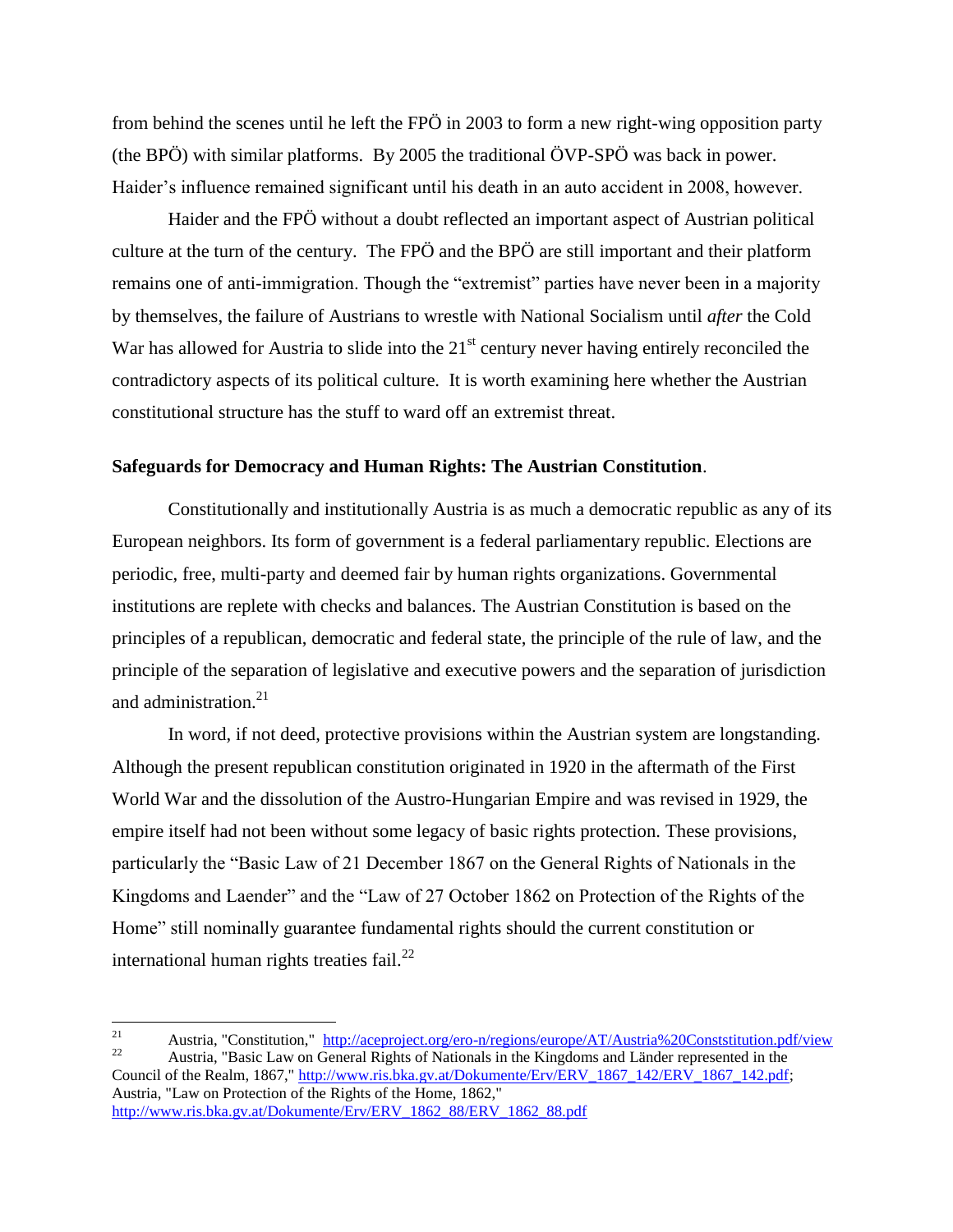The republican constitution was suspended from 1938-1945 during Austria"s membership in Hitler"s Third Reich, then reinstituted after the war. Although the realities of post-war occupation by the "Big Four" Allies obscured the essence of Austrian commitments to democracy and human rights protection, in 1955 the "State Treaty for the Re-establishment of an Independent and Democratic Austria" provided recognition by the Allied and Associated Powers of Austria as a "sovereign, independent and democratic state." This treaty required that Austria protect the human rights of "all persons under Austrian jurisdiction, without distinction as to race, sex, language or religion," that Austria "have a democratic government based on elections by secret ballot" and that it "guarantee to all citizens free, equal and universal suffrage as well as the right to be elected to public office without discrimination as to race, sex, language, religion or political opinion."<sup>23</sup>

These principles were enshrined in the post-war, post-occupation revival of the 1920/1929 constitution and its subsequent modifications (e.g., the "Federal Constitutional Law of 29 November 1988 on the Protection of Personal Liberty.") Furthermore Austria has adopted the "European Convention for the Protection of Human Rights and Fundamental Freedoms" and given it the status of constitutional law.<sup>24</sup> Although the United States "Country Reports on Human Rights Reports" and Amnesty International"s "Annual Reports" do not give Austria a clean bill of health with regard to human rights protections, neither do they blame their few cited violations on the FPÖ, nor portray Austria as any worse than its most critical EU partners.<sup>25</sup>

# **Religious Freedom in Austria**

"On paper" Austria has a longstanding tradition of protecting religious freedom and, for the most part, does so in practice. Overall human rights groups, including the U.S. State Department Office [of International Religious Freedom] which does an annual international

<sup>23</sup> <sup>23</sup> Austria, "State Treaty for the Reestablishment of an Independent and Democratic Austria, 1955," [http://www.ena.lu/state\\_treaty\\_reestablishment\\_independent\\_democratic\\_austria\\_vienna\\_15\\_1955-020302233.html](http://www.ena.lu/state_treaty_reestablishment_independent_democratic_austria_vienna_15_1955-020302233.html) <sup>24</sup> Austria, " Federal Constitutional Law on the Protection of Personal Liberty , 1988,"

[http://www.ris.bka.gv.at/Dokumente/Erv/ERV\\_1988\\_684/ERV\\_1988\\_684.pdf;](http://www.ris.bka.gv.at/Dokumente/Erv/ERV_1988_684/ERV_1988_684.pdf) Council of Europe, "European Convention for the Protection of Human Rights and Fundamental Freedoms, 1990," http://actrav.itcilo.org/actravenglish/telearn/global/ilo/law/coeprot.htm

<sup>25</sup> US Department of State, "1999 Country Reports on Human Rights Practices: Austria," released by the Bureau of Democracy, Human Rights, and Labor, US Dept of State, Feb 25, 2000, [http://www.state.gov/www/global/human\\_rights/1999\\_hrp\\_report/austria.html.](http://www.state.gov/www/global/human_rights/1999_hrp_report/austria.html) That is, if Austria is even as bad; see the reports for France, Belgium and Germany, for example. Austrian reports are at "Austria," *Amnesty International Annual Report 2000* [http://www.amnesty.org/en/library/info/POL10/001/2000/en.](http://www.amnesty.org/en/library/info/POL10/001/2000/en) 2009 report at <http://thereport.amnesty.org/>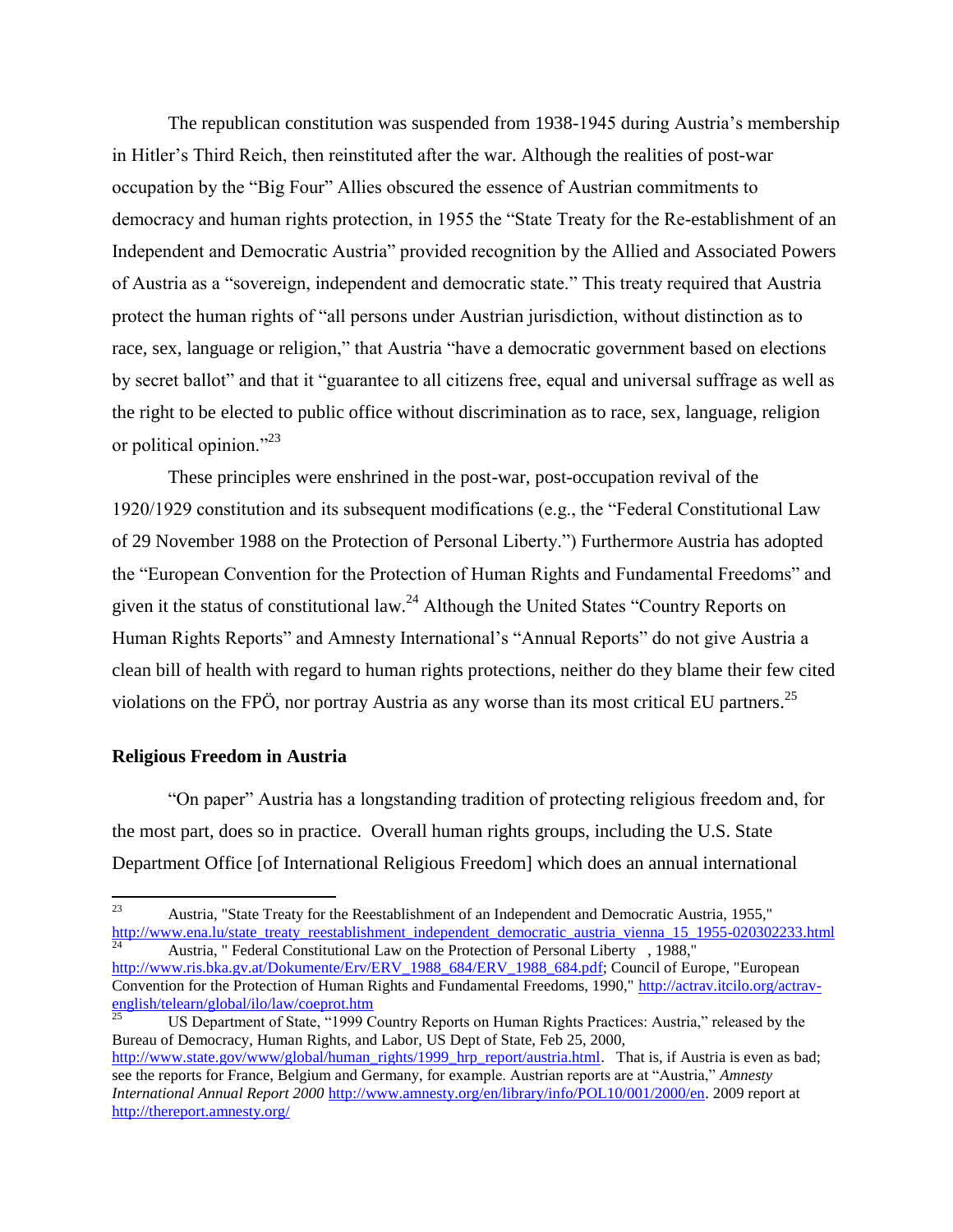assessment of religious freedom, rate Austria as doing a reasonably good job at protecting the free practice of religion and conscientious beliefs. The Austrian Freedom Party, as part of its party platform, has declared itself a strong proponent of religious freedom. Although, as in many developed countries, Austria sees its share of anti-Semitic and anti-Islamic incidents and abuses of religious minorities, the FPÖ offers a specific declaration on its main Website homepage in favor of protecting the rights of Muslims.<sup>26</sup>

It is not uncommon, however, for religious minorities, known in Austria as "sects," to complain of official "second-class" treatment. The core of that complaint centers on Austria"s practice of conferring differing legal status on different religious groups according to established criteria. The law provides for the classification of religious organizations into three categories: 1) religious societies, 2) religious confessional communities, and 3) associations. The effect of these classifications can be significant when it comes to rights, privileges and societal duties. According to the 2008 US State Department Report on International Religious Freedom:

> Recognition as a religious society under the 1874 law [on Recognition of Churches] has wide-ranging implications, such as the authority to participate in the mandatory church contributions program, provide religious instruction in public schools, and bring religious workers into the country to act as ministers, missionaries, or teachers. Under the 1874 law, religious societies have "public corporation" status. This status permits them to engage in a number of public or quasi-public activities that are denied to confessional communities and associations. The Government provides financial support for religious teachers at both public and private schools to religious societies but not to other religious organizations. The Government provides financial support to private schools run by any of the 13 officially recognized religious societies.<sup>27</sup>

Religious communities do not receive these same financial and educational privileges. They do have the right to apply for religious society status but under stringent criteria which include "a 20-year period of existence (at least 10 of which must be as a group organized as a confessional community under the 1998 law) and membership equaling at least 0.2 percent of the country's population (approximately 16,000 persons)."<sup>28</sup>

The 1998 "Law on the Status of Religious Confessional Communities" allows religious groups to apply for the secondary status of a religious community. This confers the privileges,

 $26\overline{)}$ <sup>26</sup> See FPÖ: Die Soziale Heimapartei,  $\frac{http://www.fpoe.at/27}{http://www.fpoe.at/27}$ 

U.S. Department of State, "Austria, International Religious Freedom Report, 2008," <http://www.state.gov/g/drl/rls/irf/2008/108434.htm>

U.S. Department of State, "Austria, International Religious Freedom Report, 2008."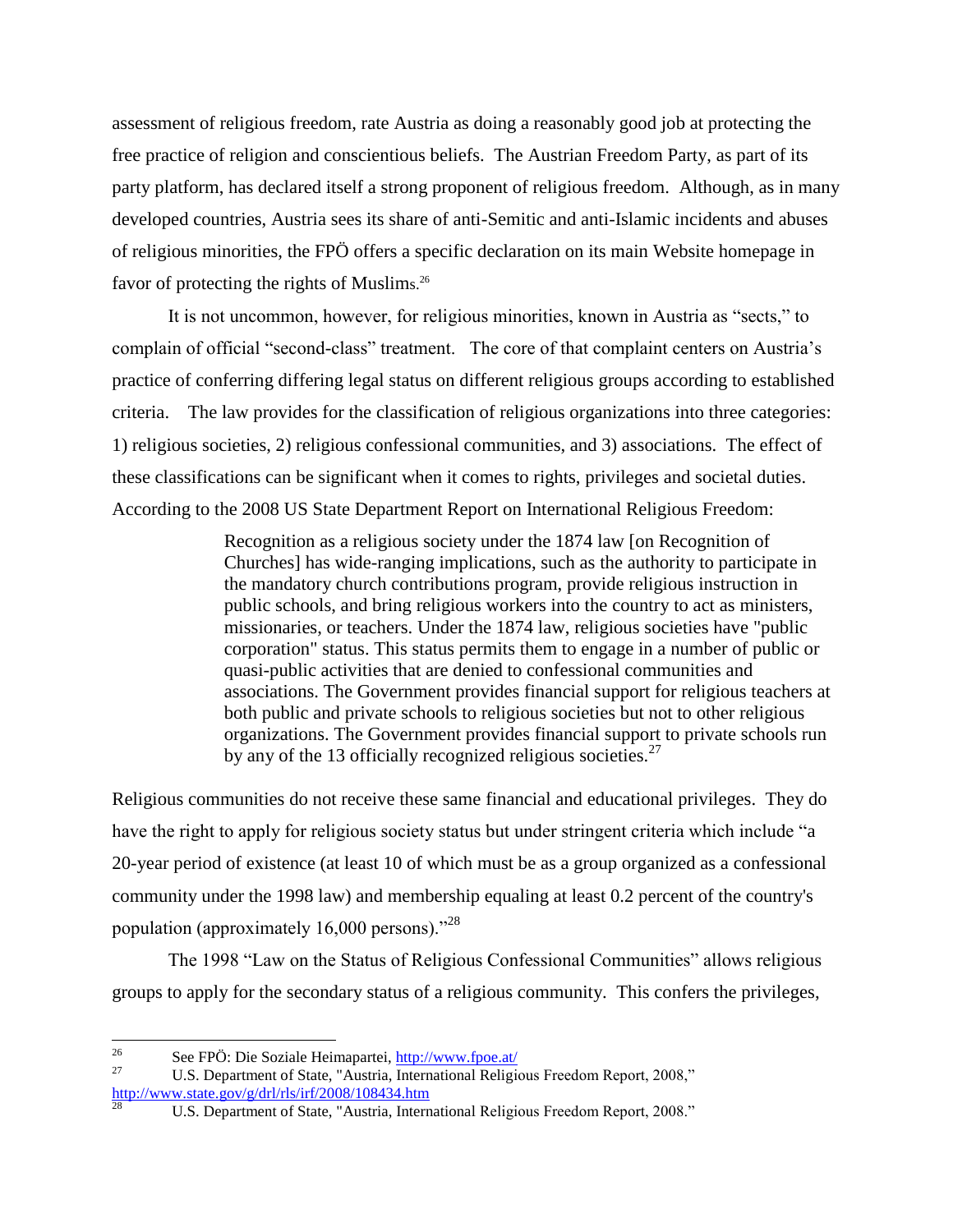among others, of being able to buy and own real property assets and enter into contracts in the name of the group.

Groups not eligible for status as societies or communities are left with the option of forming associations. Although this confers some limited protective legal status, associations experience more restrictions in what they can do in their own name as well as in their rights to bring foreign representatives into the country. Religious communities and associations do not receive government funding for religious education, nor do they receive the extremely generous tax benefits afforded religious societies.<sup>29</sup>

One recent case study illustrates particularly well the challenges created by this differential treatment of religious bodies. The ECHR is Austria"s transcendent human rights protective instrument. A July 2008 case before the European Court of Human Rights documents some of Austria"s struggles for perspective on religious freedom issues. The case of *Religionsgemeinschaft der Zeugen Jehovas and Others v. Austria* illustrates the long-term frustrations of the Jehovah"s Witnesses in their quest for full recognition Austria well beyond their general acceptance in most western nations.

## *Religionsgemeinschaft der Zeugen Jehovas and Others v. Austria*

Beginning in 1978, the Jehovah"s Witnesses in Austria tried for nearly 30 years to achieve status as a religious society. The Federal Minister for Education and Arts, which had power to grant this recognition, refused to act on the 1978 request, stating not that the Jehovah"s Witnesses had no legal right to such recognition but that they did not even have a right to a decision on the matter one way or the other. A similar scenario took place again in 1987, again with the Minister failing to grant such recognition and refusing to provide a formal decision. Shortly thereafter the Jehovah"s Witnesses launched a series of judicial complaints and proceedings, some of which were decided against them on technical grounds, until finally in June of 1995 the Austrian Constitutional Court held that the Jehovah"s Witnesses were entitled to either recognition as a religious society or a written decision by the Minister denying them such. In subsequent proceedings on remand, an Austrian Administrative Court ordered the Ministry to

<sup>29</sup> 

U.S. Department of State, "Austria, International Religious Freedom Report, 2008."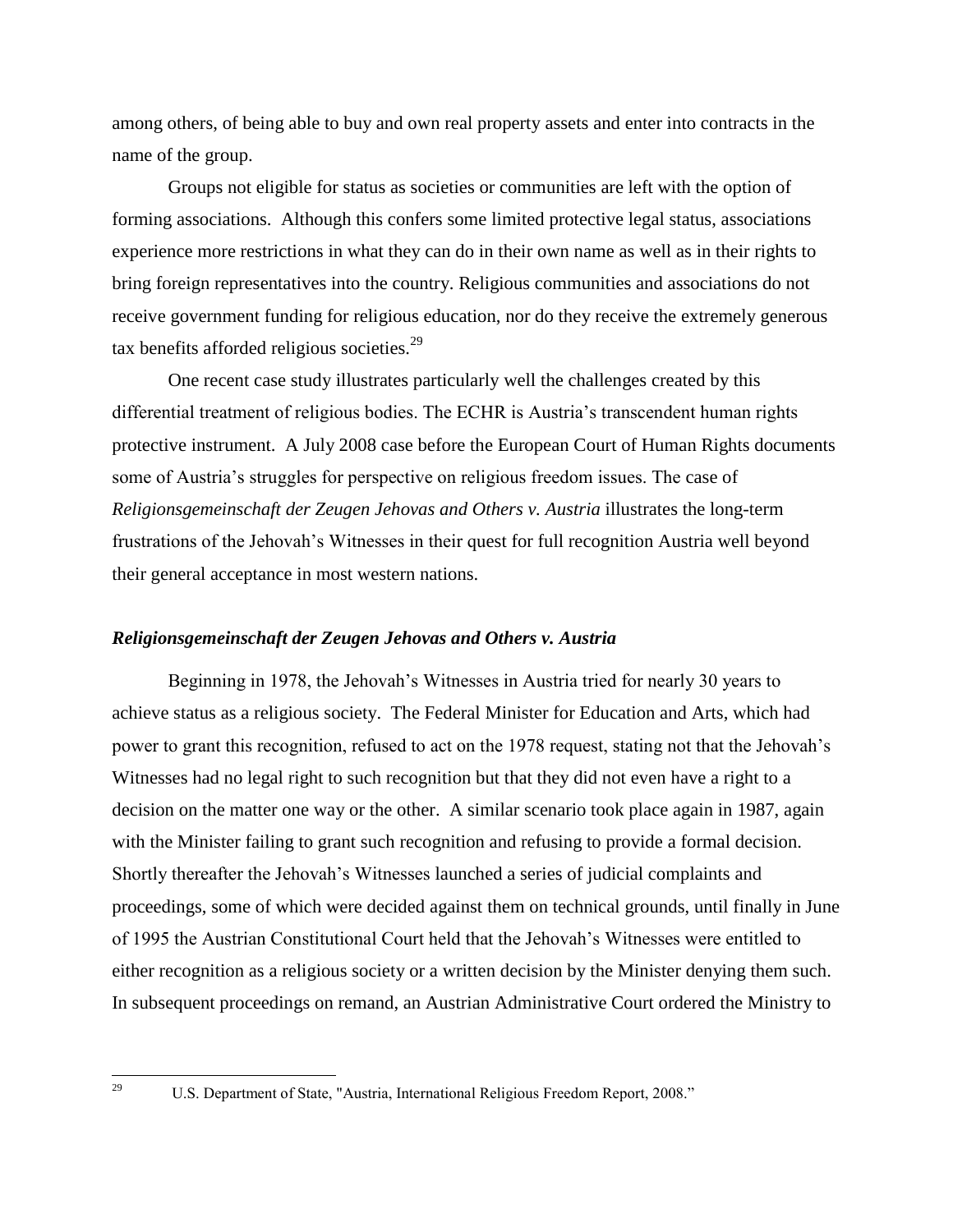issue a decision one way or the other and in 1997, the Ministry denied Jehovah"s Witnesses standing as a religious society,

> because of their unclear internal organisation and their negative attitude towards the State and its institutions. Reference was further made to their refusal to perform military service or any form of alternative service for conscientious objectors, to participate in local community life and elections and to undergo certain types of medical treatment such as blood transfusions.

Following further bureaucratic delay by the Minister, the Constitutional Court, citing the Minister"s failure to properly investigate the facts of the Jehovah"s Witnesses situation in Austria, quashed the Minister's decision in March of 1998 and handed the case back to the Minister. "The Constitutional Court ... concluded that the Minister's decision was arbitrary and violated the principle of equality."

In January of 1998 the Religious Communities Act had become law and the Minister granted the Jehovah"s Witnesses recognition as a religious community but not as a society pursuant to their original request. In July, now in this community status, they applied again for recognition as a religious society. In December the Minister denied the application, stating that under the new law a religious organization had to exist in Austria as a registered religious community for at least ten years before it could be named a religious society. Since the Jehovah"s Witnesses had only been a recognized community since July, they failed to meet this requirement. The Austrian Constitutional Court upheld the Minister's decision in 2001 and, upon referral of the case back to the Administrative Court, the Administrative Court held likewise.

The Jehovah"s Witnesses filed a complaint with the European Court of Human Rights under, among other provisions, Articles 9 (Freedom of thought, conscience and religion) and 11 (Freedom of assembly and association) of the European Convention on Human Rights.

Issuing its decision in 2008, the Court held that there had been an interference with the applicants' right to freedom of religion and that that interference was prescribed by law pursuant to the legitimate aims of protecting public order and safety. However, under the circumstances, the restrictions placed on granting recognition to the Jehovah"s Witnesses were not necessary in a democratic society. The Court found

> that such a prolonged period [of bureaucratic machinations] raises concerns under Article 9 of the Convention. In this connection the Court reiterates that the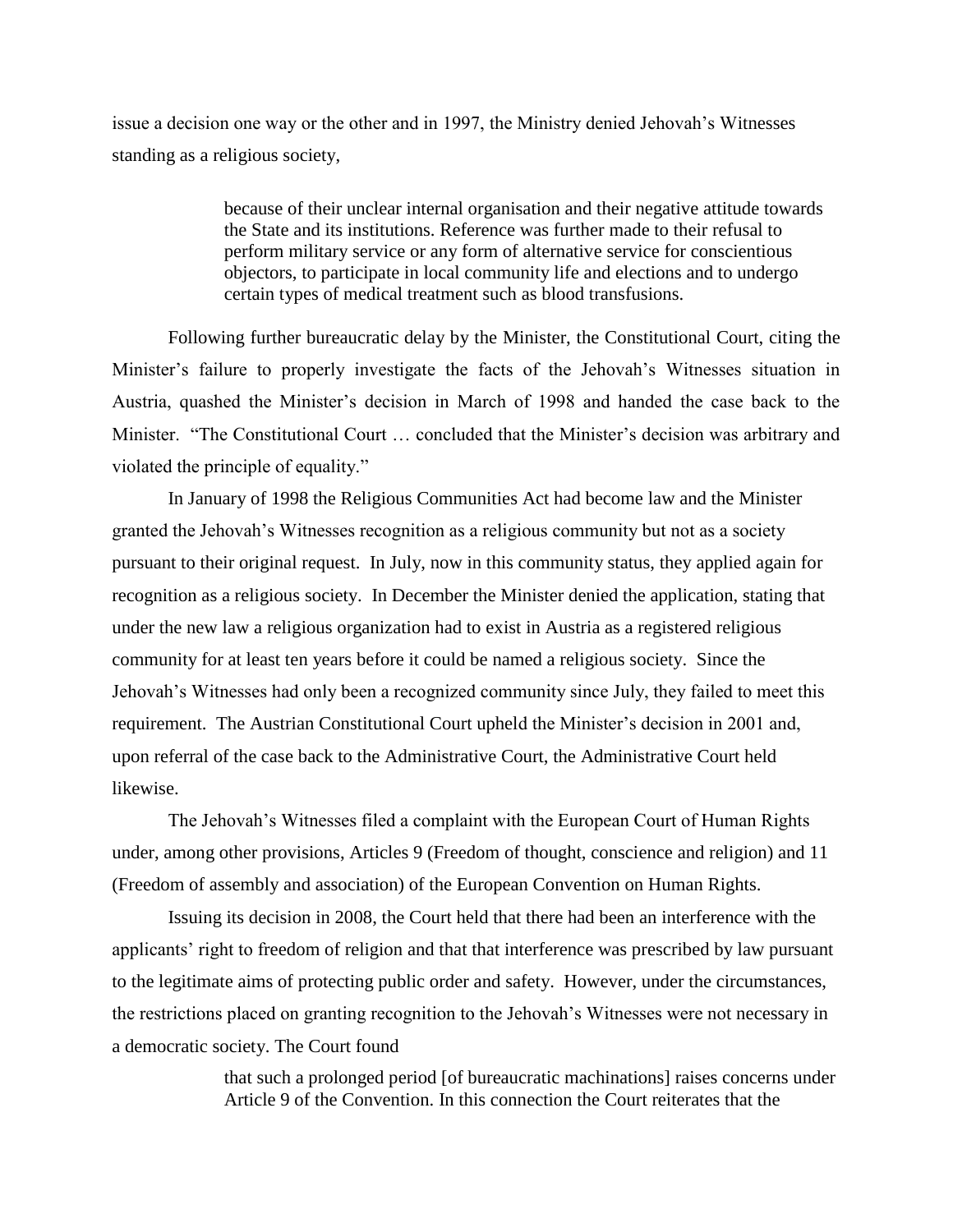autonomous existence of religious communities is indispensable for pluralism in a democratic society and is thus an issue at the very heart of the protection which Article 9 affords... and, given the importance of this right, the Court considers that there is an obligation on all of the State"s authorities to keep the time during which an applicant waits for conferment of legal personality for the purposes of Article 9 of the Convention reasonably short.

Thirty years clearly was not reasonably short. (It might be noted in passing however that by the time the European Court had issued its decision, the Jehovah"s Witnesses would have existed in Austria as a religious community for the requisite ten years to become a society.)

Austria"s treatment of Jehovah"s Witnesses cannot be explained by the country"s law or constitution. These, especially the European Convention, clearly hold Austria to a higher standard than was manifest by the bureaucratic mistreatment of this religious body. The Jehovah"s Witnesses attitudes towards government and other societal institutions have brought official persecution on them in less developed democracies or non-democracies and made them less than favorites of a number of even more liberal regimes. Nevertheless, by the end of the  $20<sup>th</sup>$  century, they were an established religion recognized in most nations, having already proven themselves before the European Court on more than one occasion as meriting better treatment.

The point is that Austria's constitutional mandates and political culture were not in harmony. The harsh discriminatory realities of the latter continued to smolder beneath those constitutional mandates and has had for an effect the denial of fundamental rights to some of the nation"s citizens and residents.

In addition to its own constitutional requirements for equality and fair treatment, Austria has been a member of the Council of Europe since 1956, the 15<sup>th</sup> member state in fact, and as such has been subject since that time to the provisions of the ECHR. It clearly takes time in many countries for the realities of human rights protection to catch up with proclaimed constitutional values and ideals. As evidenced in a case like Austria"s where real attitudes concerning the political environment were obfuscated by the demands and pressures of the Cold War, a country's political culture can go far in determining how quickly those ideals catch up.

Having said as much, despite the continued influence of the far-right parties, Austria"s transition since World War II and especially since the end of the Cold War from a democratic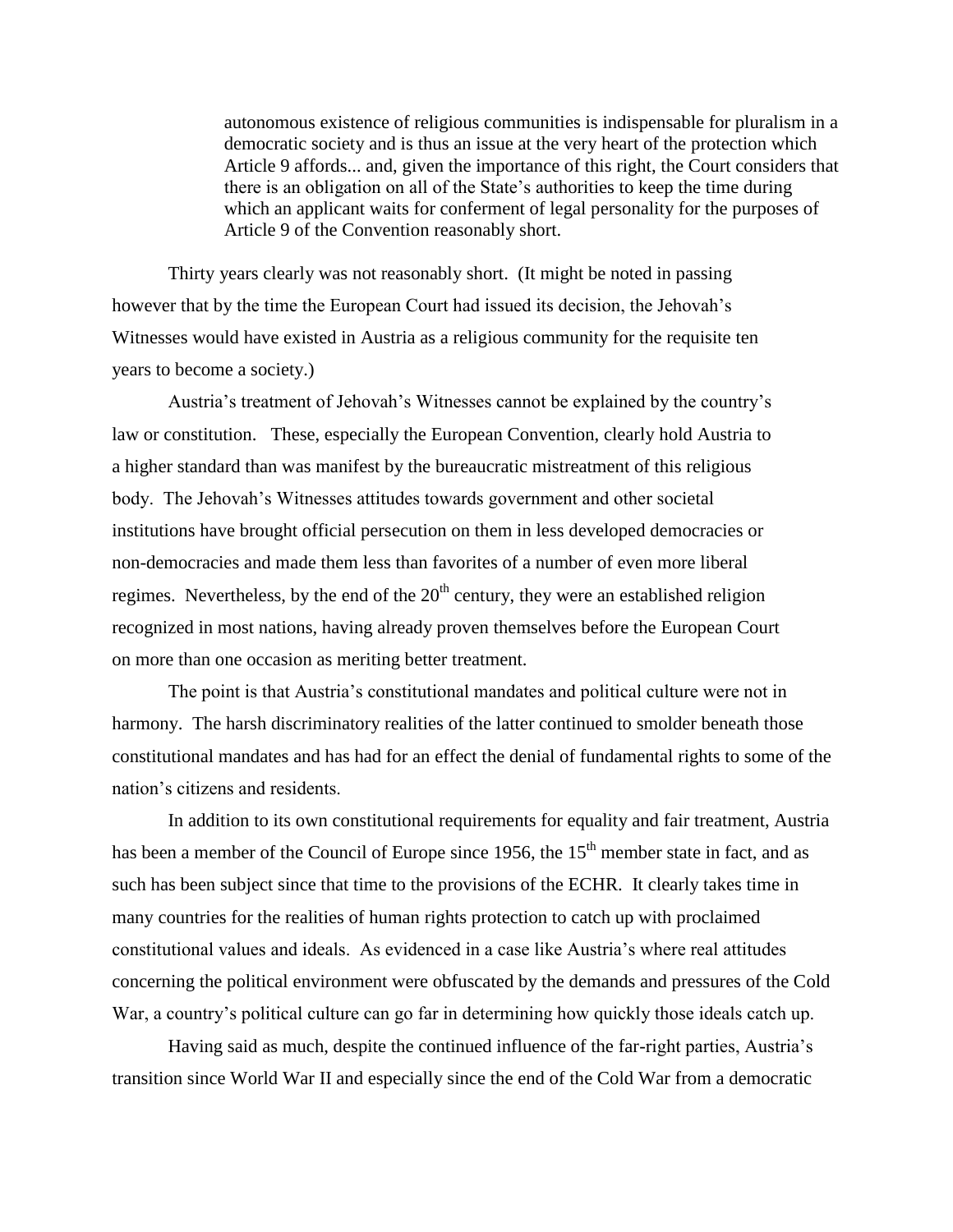country in name, with a strong smoldering anti-liberal component to its political culture, to a full-fledged democracy in practice as well as precept, has been nearly complete. It is difficult to prove that this transition has not been the result of the demands of the law as imposed by Austrian and European constitutional instruments. Once again, however, the likes of North Korea, Iran, Belarus and others are clear evidence that liberal-sounding constitutional provisions do not a liberal democracy or republic make. Such documents serve as a guide to law and ideals in a nation where the political culture supports adaptation to the ideals.

Austria"s political culture historically included the Third Reich as an important component. Coming out as neutrals from under the Third Reich at the end of the war arguably allowed Austrians ashamed of their complicity the chance to transform that culture to match the liberal values of their western neighbors, while allowing those nostalgic for the policies of national and ethnic superiority to continue on their way for sometime behind the scenes. Pressures from Europe have contributed to Austria's full compliance and transition to a more liberal state and in turn to Austria's present political culture. Again, the parties may look to constitutional instruments as their guide, but the underlying compatibility of the political culture has been essential to the transformation.

A different story but with similar results could be told of Germany. Countries of the former Eastern Bloc, now members of the EU and Council of Europe, are currently writing their own stories of transition as their cultural practices and beliefs race to catch up with the constitutional instruments they have adopted in the last twenty years.

What are the implications of these stories for nations, like Australia and the UK, debating the best ways to go forward in the preservation of human rights? Does Austria's story argue for a bill of rights with constitutional status or for a charter or other instrument on the level of ordinary legislation? The answer at this stage of the argument of this article is obviously "not necessarily the one or the other." The implications are that, more important than the instrument adopted is the reassurance that a society has in place the cultural mechanisms to sustain its commitment to human rights. To this extent it is true the instrument adopted may reflect the political culture. The elevation of a bill of rights to constitutional status may suggest the commitment of a people to making those rights prominent and difficult to amend or abandon. Fears that the judiciary may become too strong in such a case could also reflect liberal values, however, keeping the law in the